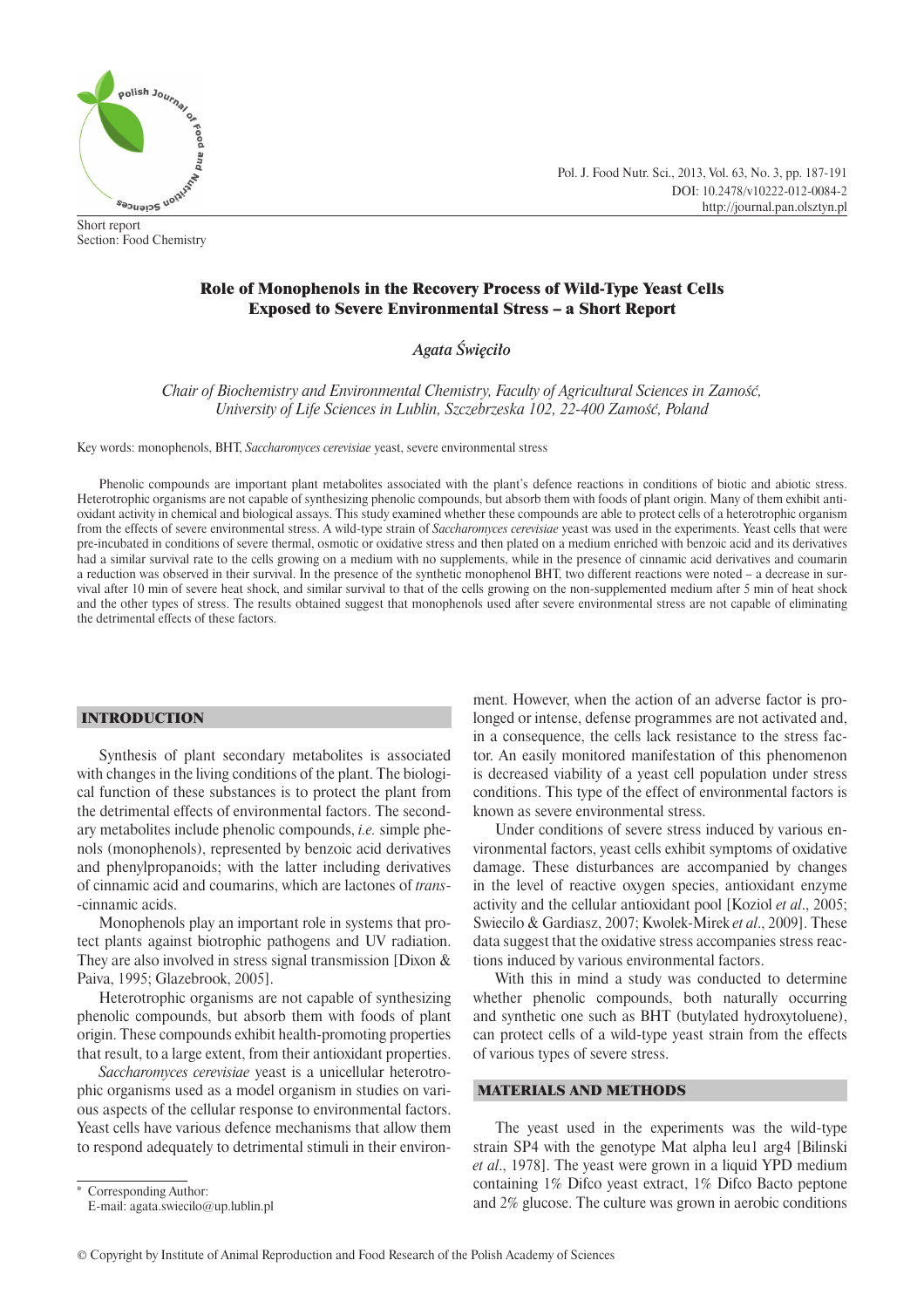# Determination of the survival of yeast cells in the presence of monophenols

Hydroxy derivatives of cinnamic acid (p-coumaric, caffeic, trans-cinnamic and trans-ferulic (trans-4-hydroxy- -3-methoxycinnamic) acids), coumarin and BHT (2,6-di (tert-butyl)-p-cresol) were dissolved in ethanol. The initial concentrations of these substances were 400 mmol/L for cinnamic acid derivatives, 69 mmol/L for coumarin and 10 mmol/L for BHT. Appropriate volumes of these substances and weighed amounts of benzoic acid and its derivatives (gallic and 4-hydroxybenzoic acid) were added to molten the YPD medium containing 2% agar, cooled to about 50°C. The final concentrations of these substances are presented in Table 1. A suspension of yeast cells diluted to a density of about  $1-5\times10^3$  cells/mL was plated on Petri dishes containing medium with or without supplements. After plating, the Petri dishes were incubated for 2 days at 28°C, and then the colonies were counted using an automatic counter (aCO-Lyte; Synbiosis) and the associated software (version 2.0.8). The number of colonies obtained for the control samples, *i.e.* those that were not exposed to monophenols, was given a value of 100%.

# Establishing severe environmental stress conditions

The logarithmic-phase liquid yeast culture was subjected to severe environmental stress. Severe thermal stress was induced by an abrupt change in temperature from 22°C to 48°C. The culture was exposed to this factor for 1, 5 and 10 min. Severe osmotic stress was induced by adding weighed amounts of NaCL and  $\text{NaNO}_3$  to the logarithmic-phase yeast culture to obtain a 1 mol/L solution. The culture was exposed to these factors for 10, 30 and 60 min. Severe oxidative stress was induced by adding hydrogen peroxide at a final concentration of 2 mmol/L. The culture was exposed to this factor for 10, 20 and 30 min. The other agent used to induce oxidative stress was menadione (2-methyl-1,4-naphthoquinone sodium bisulfite), at a concentration of  $25 \text{ mmol/L}$ . The sample was exposed to this factor for 10, 30 and 60 min.

#### Fluorescent microscopy analysis of live/dead cell population

The yeast cells were stained with Live/Dead stain (LIVE/ DEAD® Yeast Viability Kit, Molecular Probes, OR), according to the manufacturer's directions, and then the suspension of yeast cells was observed under a BH2-TR-30 Olympus fluorescent microscope with an FITC filter. Live, actively metabolising cells, weakened cells and dead cells were counted in 20 fields of view. The cells were identified using criteria described by Millard *et al*. [1997].

Colony-forming ability following severe stress was tested by plating a suspension of these cells on solid YPD medium. First the stress agents were eliminated by 100-fold dilution of the cultures in a phosphate buffer (0.1 mol/L pH 6.8) (in the case of heat shock the temperature was additionally reduced to 22°C). A cell suspension with a density of about  $1 \times 10^3$  cells/mL was plated onto solid YPD medium. The Pe-

TABLE 1. Survival of wild-type yeast cells in the presence of selected monophenols.

| Type<br>of monophenols    | Concentration<br>(mmol/L)<br>of monophenols | Survival rate $(\%)$<br>of yeast cells                                |  |
|---------------------------|---------------------------------------------|-----------------------------------------------------------------------|--|
| Control                   | $\overline{0}$                              | $100.0 \pm 2$                                                         |  |
| Benzoic acid              | 1.0<br>2.5<br>5.0<br>10.0                   | $101.6 \pm 9.3$<br>$89.3 \pm 7.6$<br>$29.4 \pm 3.7$<br>$\theta$       |  |
| 4-Hydroxy<br>benzoic acid | 1.0<br>5.0<br>10.0<br>20.0                  | $98.8 \pm 6.0$<br>$92.1 \pm 9.8$<br>$90.7 \pm 7.4$<br>$52.9 \pm 8.3$  |  |
| Gallic acid               | 1.0<br>5.0<br>10.0<br>50.0                  | $97.8 \pm 7.3$<br>$99.5 \pm 6.0$<br>$84.6 \pm 7.0$<br>$36.2 \pm 5.6$  |  |
| p-Coumaric acid           | 1.25<br>2.5<br>3.75<br>5.0                  | $101.5 \pm 7.3$<br>$84.8 \pm 4.8$<br>$76.8 \pm 6.2$<br>$78.2 \pm 3.7$ |  |
| Caffeic acid              | 1.25<br>2.5<br>3.75<br>5.0                  | $109.4 \pm 6.9$<br>$69.4 \pm 7.8$<br>$69.6 \pm 4.5$<br>$55.9 \pm 8.5$ |  |
| Trans-cinnamic<br>acid    | 1.25<br>2.5<br>3.75<br>5.0                  | $96.8 \pm 7.0$<br>$44.5 \pm 7.7$<br>$27.6 \pm 5.9$<br>$12.3 \pm 4.5$  |  |
| Trans-ferulic acid        | 1.25<br>2.5<br>3.75<br>5.0                  | $98.4 \pm 6.8$<br>$76.3 \pm 7.0$<br>$43.7 \pm 9.4$<br>$26.0 \pm 6.8$  |  |
| Coumarin                  | 0.7<br>1.25<br>2.5<br>5.0                   | $102.6 \pm 6.9$<br>$88.4 \pm 9.4$<br>$12.7 \pm 4.3$<br>$\overline{0}$ |  |
| <b>BHT</b>                | 0.05<br>0.1<br>0.2<br>0.5                   | $105 \pm 6.9$<br>$95.5 \pm 6.7$<br>$81,5 \pm 8.5$<br>$56.6 \pm 8.9$   |  |

tri dishes were incubated for two days at 28°C, and then the colonies formed were counted. The number of colonies obtained for the sample not exposed to the stress factors was given a value of 100%.

### Determination of the survival of yeast cells following severe environmental stress in the presence of monophenols

The yeast cells were subjected to severe environmental stress according to the procedure described above. The exposure time was 5 and 10 min for thermal shock, 1 h for osmotic shock, 1 h for oxidative shock induced by menadione and half an hour for oxidative shock induced by hydrogen peroxide. Next the stress factors were removed as described above and a  $1-5 \times 10^3$  cell suspension was plated on Petri dishes with a medium enriched with monophenols. The final concentrations of these substances are presented in Table 3. The substances were applied at the highest concentrations which do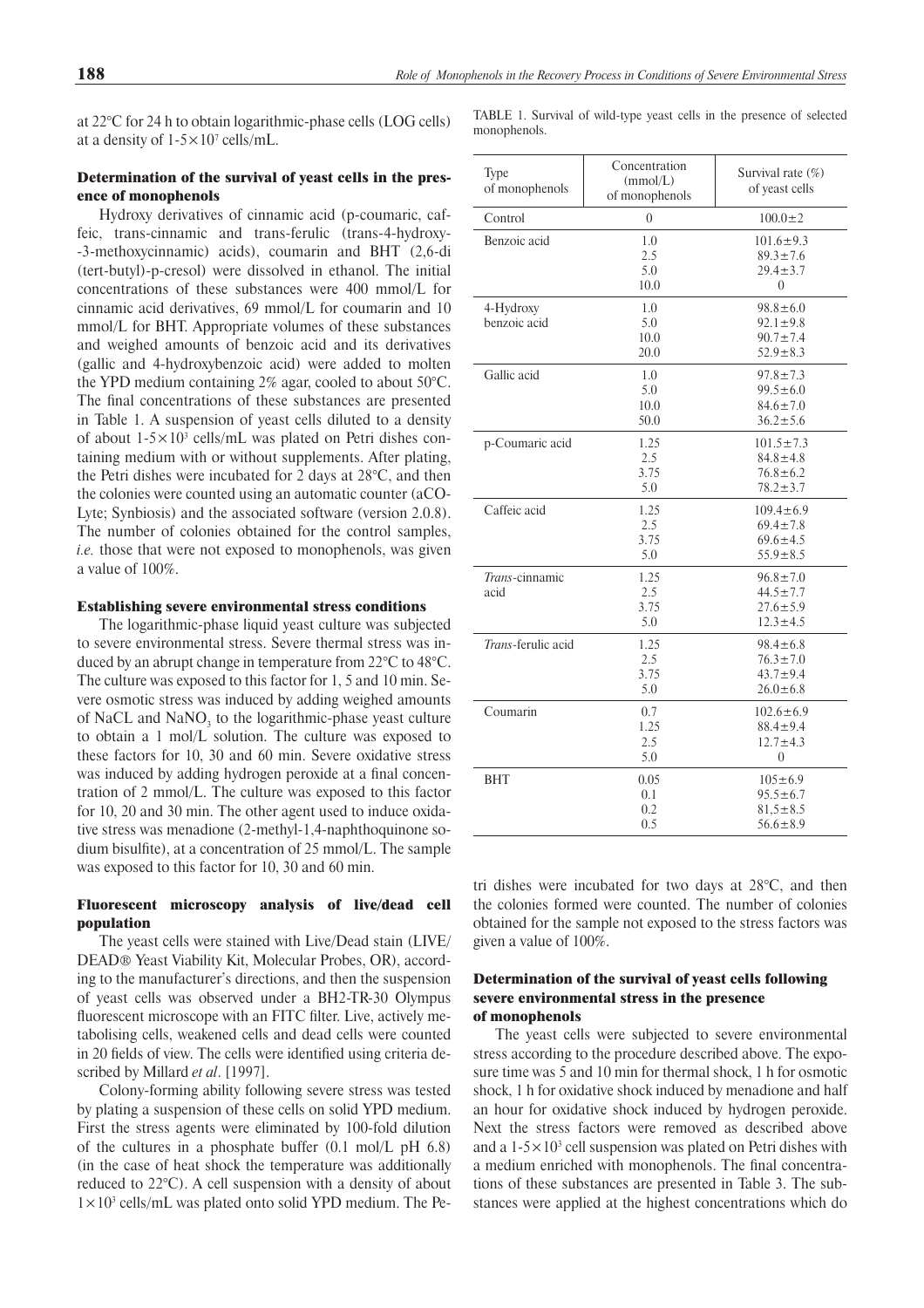not reduce the survival of this strain of yeast cells. Following incubation for two days at 28°C, the colonies formed were counted. The number of colonies obtained for a sample not exposed to stress factors or to monophenols was given a value of 100%.

The menadione, coumarin, and p-coumaric, caffeic and gallic acids were purchased from Sigma Chemical Co.; the *trans*-cinnamic, *trans*-ferulic, and 4-hydroxybenzoic acids from Aldrich; BHT at the Organic Industry Institute in Poland; and the remaining reagents from POCH S.A. in Poland.

The results obtained constitute means of three or more independently conducted experiments. The mean values and standard deviation were calculated using an Excel 7.0 spreadsheet.

### RESULTS AND DISCUSSION

The percentage of wild-type yeast cells which survived in the presence of selected monophenols was presented in Table 1. Monophenols were added to the growth medium, so they had long-term effects on the yeast cells. Of the compounds analysed, BHT exhibited the strongest cytotoxic properties, manifested as a reduction in the survival of the wild-type yeast cells. This compound decreased the survival of the yeast cells when applied at concentrations higher than 0.05 mmol/L. Similar effects were observed in the case of the other monophenols when applied at about 25 times higher concentration. In this group, the strongest cytotoxic properties were noted in coumarin, benzoic acid, *trans*-ferulic acid and *trans*-cinnamic acid. Coumarin at a concentration of 5 mmol/L completely inhibited the ability of the yeast cells to form colonies, while *trans*-cinnamic acid at the same concentration led to a more than 8-fold reduction in the survival of the cells. At this concentration, benzoic acid and *trans*-ferulic acid reduced the survival of the yeast cells more than 3-fold.

Other authors have also observed the detrimental effect of phenolic acids and BHT on various physiological processes in yeast [Klinke *et al*., 2003; Endo *et al*., 2008; Passone *et al*., 2005]. The cytotoxic and cytostatic effects induced by monophenols, presented in this study and observed by other authors, may result from their pro-oxidant activity. It has been suggested that when cells growing in standard growth conditions are exposed to high concentrations of phenolic compounds that scavenge free radicals under oxidative stress conditions, these compounds can induce a shift in the oxidative/ antioxidative balance towards oxidation [Kim *et al*., 2006].

According to data from the literature, derivatives of both hydroxybenzoic acid and hydroxycinnamic acid (gallic, gentisic, p-hydroxybenzoic and p-coumaric acids) exhibit strong antioxidant properties in tests of total antioxidant capacity based on the inhibition of R-phycoerythrin oxidation (ORAC test) and reduction of the ABTS (2,2'-azinobis-3-ethylbenzothiazoline-6-sulfonate) cation radical [Yeh & Yen, 2003]. BHT has also been shown to have antioxidant capabilities in chemical assays determining its capacity to sequester ABTS, DPPH (2,2-diphenyl-1-picrylhydrazyl) and hydroxyl free radicals [Soares *et al*., 2003].

The antioxidant properties of substances determined based on their ability to scavenge free radicals in *in vitro* tests are not always equivalent to their functions *in vivo*. For this reason, the present study investigated the ability of monophenols to repair damage that has occurred in conditions of severe thermal, osmotic or oxidative stress.

First the metabolic condition of yeast cells was tested after different times of exposure to the factors that induced severe thermal, osmotic and oxidative stress. Live/Dead staining was used to determine the percentages of actively metabolising, weakened (with low metabolism) and dead cells. The effect of conditions of severe stress on the ability of cells to form colonies on a solid medium was also evaluated.

The percentages of cells with reduced metabolism and of dead cells increased with the length of exposure to the stress factors (Table 2). The number of actively metabolising cells in the Live/Dead assay corresponds to the num-

|  |  | TABLE 2. The metabolic activity and survival of yeast cells in severe stress conditions. |  |  |  |  |  |
|--|--|------------------------------------------------------------------------------------------|--|--|--|--|--|
|--|--|------------------------------------------------------------------------------------------|--|--|--|--|--|

|                                        |                                     | Number of cells $(\%)$                             |                                                    |                                                    |                                                     |  |  |
|----------------------------------------|-------------------------------------|----------------------------------------------------|----------------------------------------------------|----------------------------------------------------|-----------------------------------------------------|--|--|
| Type of stress factors                 | Duration of stress<br>factors (min) | actively metabolising                              | weakened                                           | dead                                               | capable of colony<br>forming                        |  |  |
| Control                                | $\theta$                            | $97.3 \pm 5.2$                                     | $2.1 \pm 1.1$                                      | $0.6 \pm 0.4$                                      | 100                                                 |  |  |
| <b>Thermal</b><br>stress               | 5<br>10                             | $91.5 \pm 8.4$<br>$61.4 \pm 7.4$<br>$18.5 \pm 2.4$ | $6.8 \pm 1.8$<br>$31.0 \pm 5.4$<br>$62.1 \pm 4.1$  | $1.7 \pm 0.2$<br>$8.6 \pm 1.6$<br>$19.5 \pm 2.3$   | $89.4 \pm 7.8$<br>$59.0 \pm 2.5$<br>$23.1 \pm 3.6$  |  |  |
| Osmotic stress<br>1 mol/L NaCl         | 10<br>30<br>60                      | $94.0 \pm 9.5$<br>$75.6 \pm 5.8$<br>$50.3 \pm 6.4$ | $4.4 \pm 1.3$<br>$10.3 \pm 2.3$<br>$37.4 \pm 5.2$  | $1.6 \pm 0.6$<br>$14.1 \pm 2.7$<br>$12.8 \pm 0.9$  | $91.8 \pm 9.4$<br>$89.7 \pm 5.7$<br>$59.4 \pm 5.1$  |  |  |
| Osmotic stress<br>1 mol/L NaNO,        | 10<br>30<br>60                      | $91 \pm 7.5$<br>$86.0 \pm 7.3$<br>$45.9 \pm 5.2$   | $6.8 \pm 2.4$<br>$10.1 \pm 6.3$<br>$27.6 \pm 3.1$  | $2.2 \pm 0.5$<br>$3.9 \pm 0.3$<br>$26.5 \pm 3.2$   | $95.5 \pm 7.3$<br>$73.5 \pm 5.2$<br>$51.5 \pm 8.3$  |  |  |
| Oxidative stress<br>25 mmol/L Menadion | 10<br>30<br>60                      | $95.4 \pm 9.2$<br>$79.9 \pm 5.5$<br>$50.4 \pm 2.2$ | $3.7 \pm 0.2$<br>$9.5 \pm 1.9$<br>$36.8 \pm 5.3$   | $0.9 \pm 0.2$<br>$13.6 \pm 2.1$<br>$12.8 \pm 3.1$  | $105.3 \pm 5.3$<br>$89.2 \pm 6.4$<br>$57.6 \pm 5.3$ |  |  |
| Oxidative stress<br>2 mmol/L $H2O2$    | 10<br>20<br>30                      | $74.3 \pm 8.4$<br>$67.6 \pm 5.3$<br>$47.3 \pm 6.3$ | $13.2 \pm 2.6$<br>$20.3 \pm 4.2$<br>$39.1 \pm 3.2$ | $12.5 \pm 2.1$<br>$12.1 \pm 2.1$<br>$13.6 \pm 0.9$ | $86.3 \pm 5.9$<br>$56.3 \pm 6.4$<br>$55.7 \pm 4.3$  |  |  |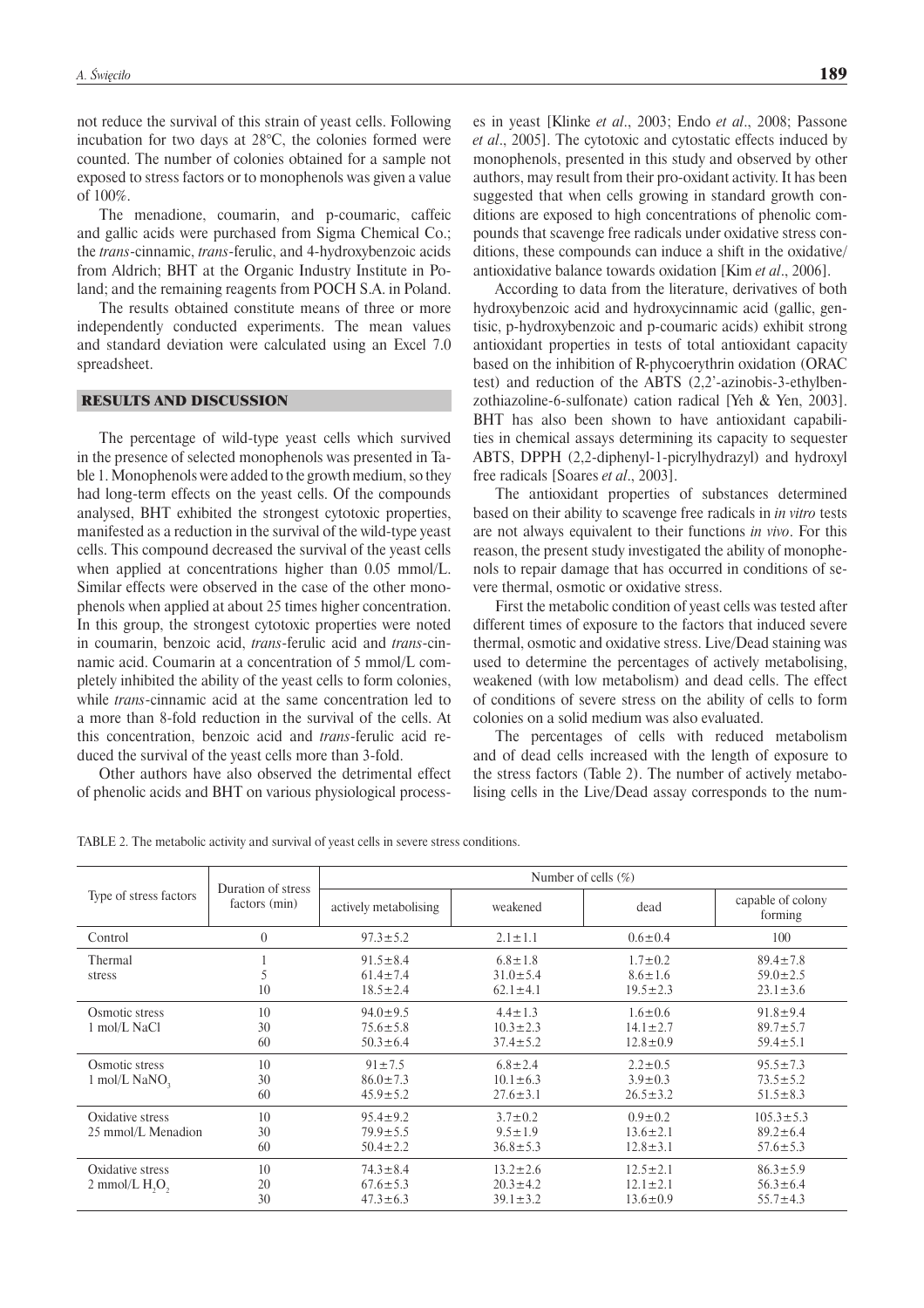ber of cells capable of division, determined by plating on Petri dishes. These data suggest that cells with reduced metabolism, which are observed directly following stress, have damage which hinders the completion of the division cycle and the formation of a daughter cell, so that they do not form colonies when plated on a solid medium.

To test the protective capacity of monophenols, stress conditions were selected which induce a high percentage of cells with a low level of metabolism. The fact that this condition is not accompanied by structural damage to the cell membranes (which could be seen when the Live/Dead-stained cells were observed) suggests that at this stage it may be reversible. Hence, in further testing heat shock was applied for 5 and 10 min, osmotic shock for one hour, menadione-induced oxidative shock for one hour and oxidative shock induced by hydrogen peroxide for half an hour.

The ability to form colonies was most strongly inhibited in conditions of severe thermal shock induced by a temperature of 48°C for 10 min. In the case of the other factors, the viability of the yeast cells decreased by about one half (Table 3).

The percentage of yeast cells surviving under conditions of severe thermal, osmotic and oxidative shock, and then grown in the presence of benzoic acid and its derivatives, was similar to that of cells grown in the non-supplemented medium (Table 3). In the case of cells plated on a medium containing cinnamic acid derivatives or coumarin, however, the percentage of surviving cells decreased compared to the level characteristic for a population subjected to environmental stress. Caffeic, *trans*- -ferulic and *trans*-cinnamic acids had a particularly detrimental effect on this parameter. Two types of reaction were noted in the presence of BHT. Following 10 min of severe heat shock, the survival of yeast cells decreased by about half compared to stressed cells growing on a medium without BHT. Following 5 mins of heat shock and the other types of stress, the percentage of cells surviving in the presence of BHT was similar to that of the cells growing on the non-supplemented medium.

The monophenols applied in the study did not improve the growth of the wild-type yeast cells damaged by severe stress, and some of them further reduced their survival. The lack of positive effects of the monophenols in the case of cells previously incubated under conditions of thermal or osmotic shock may result from the specific mechanisms of action of these stress factors.

What was unexpected was the lack of a positive effect of these substances on yeast cells exposed to severe oxidative stress. Reports in the literature confirm that the adverse effects of pro-oxidant stress factors can be eliminated by applying exogenous antioxidants, both natural and synthetic [Soares *et al*., 2003; Krzepilko *et al*., 2004; Zyracka *et al*., 2005; Kwolek- -Mirek *et al*., 2008; Wu *et al*., 2011].

In these studies, however, antioxidants were applied together with pro-oxidants. Applied in this manner they could have reacted directly with oxidizing agents. This type of mechanism of action is characteristic of preventive antioxidants, which participate in the first stage of defence against an oxidizing agent. Phenolic antioxidants (monophenols or BHT), on the other hand, act as chain-breaking antioxidants. They can react with intermediate oxidation products, which free radicals usually are. Thus they take part in the later stages of defence against stress factors by directing free radical reactions towards termination, which prevents further damage to cellular macromolecules. It was expected that this type of effect would be observed in the conditions of the present study. However, the phenolic acids and BHT used in the experiment did not protect the yeast cells that had been damaged in conditions of severe environmental stress.

When other authors used an identical approach to test antioxidants which had been shown to protect the hydrophobic or hydrophilic environment of cells, they observed no positive effect of these substances against toxicity induced by pyrethroids or high temperatures. The data presented in this study and obtained by these authors [Eubanks & Beuchat, 1982; Krzepilko & Swiecilo, 2009] suggest that the antioxidant activity of the compounds studied is not very effective in the later stages of the cellular response to severe stress.

## **CONCLUSIONS**

1. The monophenols tested exhibit concentration-dependent cytotoxic activity against cells of the wild-type strain of *Saccharomyces cerevisiae* yeast.

| Type of monophenols        | Concentration<br>(mmol/L)<br>of monophenols | Type and condition of stress |                |                |                |                               |                |  |
|----------------------------|---------------------------------------------|------------------------------|----------------|----------------|----------------|-------------------------------|----------------|--|
|                            |                                             | Thermal stress               |                | Osmotic stress |                | Oxidative stress              |                |  |
|                            |                                             | 5<br>min                     | 10<br>min      | NaCl           | NaNO,          | H <sub>2</sub> O <sub>2</sub> | Menadione      |  |
| Control                    | $\theta$                                    | $59.0 \pm 2.5$               | $23.1 \pm 3.6$ | $59.4 \pm 5.1$ | $51.5 \pm 8.3$ | $55.7 \pm 4.3$                | $57.6 \pm 5.3$ |  |
| Benzoic acid               | 1.0                                         | $50.0 \pm 3.7$               | $20.9 \pm 5.4$ | $51.7 \pm 4.0$ | $68.2 \pm 8.3$ | $56.1 \pm 7.3$                | $54.1 \pm 4.7$ |  |
| Gallic acid                | 5.0                                         | $41.6 \pm 3.6$               | $18.8 \pm 5.3$ | $55.7 \pm 7.3$ | $66.6 \pm 7.0$ | $53.4 \pm 4.9$                | $50,3 \pm 8.8$ |  |
| 4-Hydroxybezoic acid       | 1.0                                         | $65.1 \pm 5.4$               | $15.3 \pm 2.1$ | $59.0 \pm 6.5$ | $50.0 \pm 8.4$ | $51.5 \pm 5.7$                | $56.4 \pm 7.8$ |  |
| p-Coumaric acid            | 1.25                                        | $10.6 \pm 3.2$               | $11.6 \pm 5.4$ | $49.5 \pm 6.9$ | $57.5 \pm 3.8$ | $43.9 \pm 7.9$                | $41.5 \pm 6.1$ |  |
| Caffeic acid               | 1.25                                        | $7.6 \pm 4.6$                | $6.4 \pm 6.2$  | $37.4 \pm 5.4$ | $30.3 \pm 8.9$ | $36.3 \pm 5.9$                | $37.7 \pm 2.9$ |  |
| <i>Trans-cinnamic acid</i> | 1.0                                         | $5.3 \pm 3.6$                | $6.2 \pm 2.5$  | $34.3 \pm 6.0$ | $36.3 \pm 9.4$ | $30.3 \pm 4.7$                | $26.0 \pm 6.5$ |  |
| <i>Trans-ferulic acid</i>  | 1.0                                         | $15.0 \pm 7.3$               | $8.9 \pm 6.6$  | $35.6 \pm 4.0$ | $30.3 \pm 7.6$ | $37.1 \pm 8.6$                | $33.6 \pm 8.7$ |  |
| Coumarin                   | 0.7                                         | $13.6 \pm 5.3$               | $13.3 \pm 5.9$ | $36.8 \pm 5.8$ | $30.3 \pm 8.3$ | $21.2 \pm 6.5$                | $35.9 \pm 5.4$ |  |
| <b>BHT</b>                 | 0.05                                        | $56.4 \pm 7.6$               | $13.8 \pm 5.8$ | $45.7 \pm 7.5$ | $52,4 \pm 4.0$ | $49.4 \pm 9.5$                | $48.6 \pm 8.7$ |  |

TABLE 3. Survival of yeast cells in the presence of selected monophenols following previous incubation in severe stress conditions.